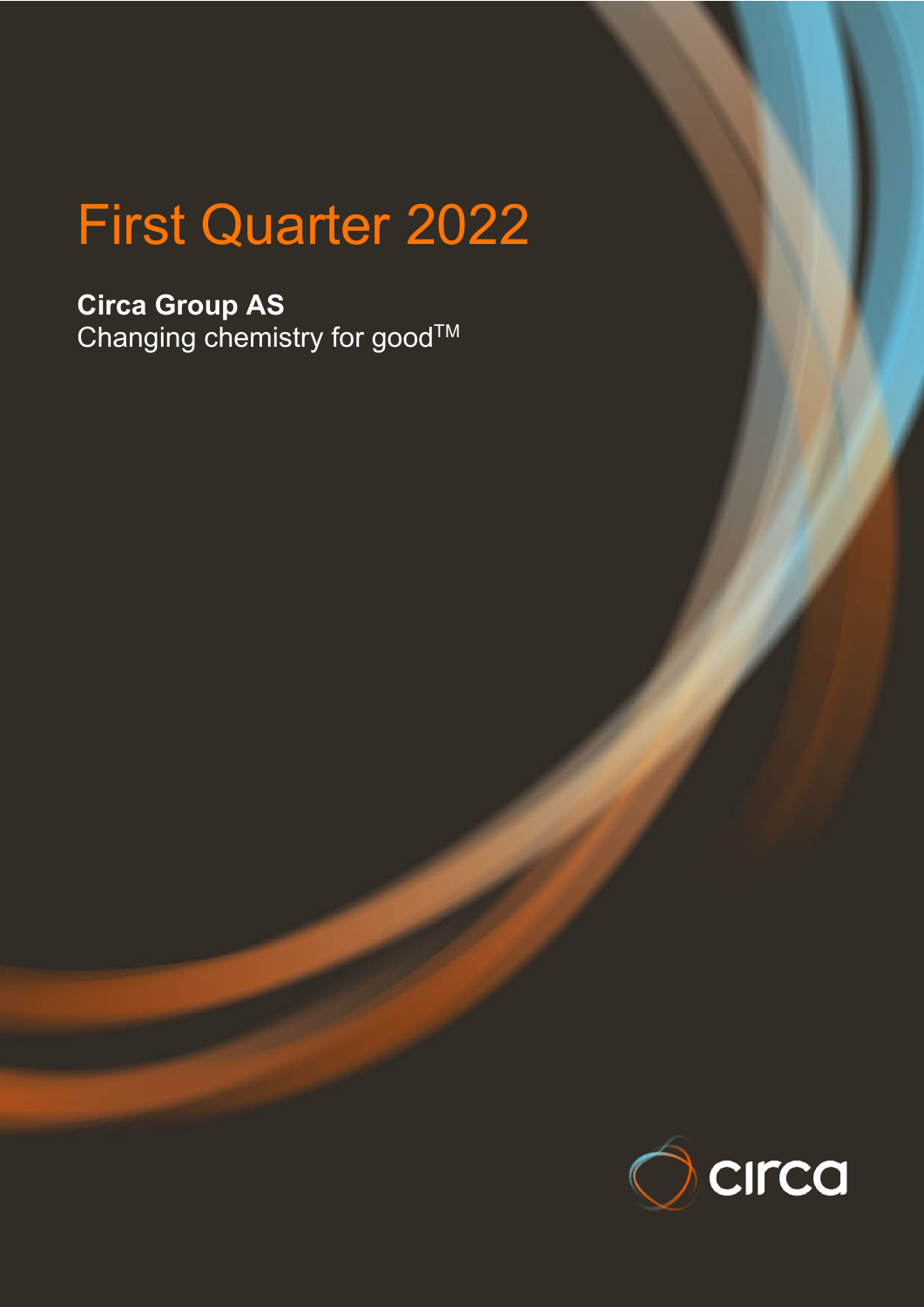

# **Introduction**

Circa is a biotech company producing unique and highly valuable biochemicals. Using abundant and renewable biowaste such as sawdust, Circa makes Levoglucosenone (LGO) in its scalable and patented Furacell™ production process. LGO is a biomolecule platform used to produce multiple sustainable biochemicals that can replace toxic fossil-based chemicals widely used today in a wide range of applications; pharmaceuticals, agrochemicals, flavours, fragrances, electronics, batteries, paints, graphene, polymers, and many other applications where bio-based alternatives to current industrial chemicals represent innovative, cost-effective solutions. Cyrene™ - Circa's first commercial product – is a solvent gaining considerable interest in a >1,000,000 tonne market as a safer, high performing replacement for toxic, petro-based products.

The parent company, Circa Group AS (CGAS), is incorporated in Norway and has its head office in Oslo. The company is listed on Euronext Growth Oslo with the ticker code CIRCA.

# Report of the Board of Directors for the First Quarter of 2022

# Q1 2022 Highlights

ReSolute™ development work progressed well. Considerable work with suppliers was undertaken during the quarter. The main focus of this was both optimisation in areas such as distillation, as well as working potential vendors trialling a range of feedstocks and process conditions which will be relevant to the Carling site. At the same time, Circa is working on activities to address the capex increase such as internal reallocation of funds, exploring further grant opportunities and vendor financing to ensure that the ReSolute™ project remains well capitalised.

We have been very pleased with the response and support of the local governments in the region to the project, with funding secured as well as offers of non-financial support for the project. Further grant opportunities are being discussed with the French Government, and early Q122 it was announced that Circa Group has been awarded EUR 8.2 million from the French government for the development of the ReSolute™ plant in Eastern France as part of the 'France Relance' programme.

Circa Group announced increased prices for LGO by 25%, and the Cyrene™ product portfolio in all markets by 15%, effective 1 March 2022, or as contracts allow. Several factors drive the increases, including rising costs for most inputs and growing customer demand for supply. Market support continues to grow with discussions on sales contracts underway with two European distributors. We've also seen a continuing growth in papers published on Cyrene™ and LGO chemistry and applications.

# Profit & loss

The main operational activity for the Group in the quarter has been related to the ReSolute™ plant and organization of the group in Europe.

Q1 2022 proceeds on the expected run rate. Grant income as well as decrease of the long-term incentive plan estimate are both impacting the quarterly result positively.

### **Income**

Circa does not expect any significant sales revenue prior to commissioning and start-up of the ReSolute™ plant in the third quarter of 2023.

In Q1 2022, grant income has been included as other revenue relating to compensation for expenses incurred during the current period and presented net to the eligible expenses.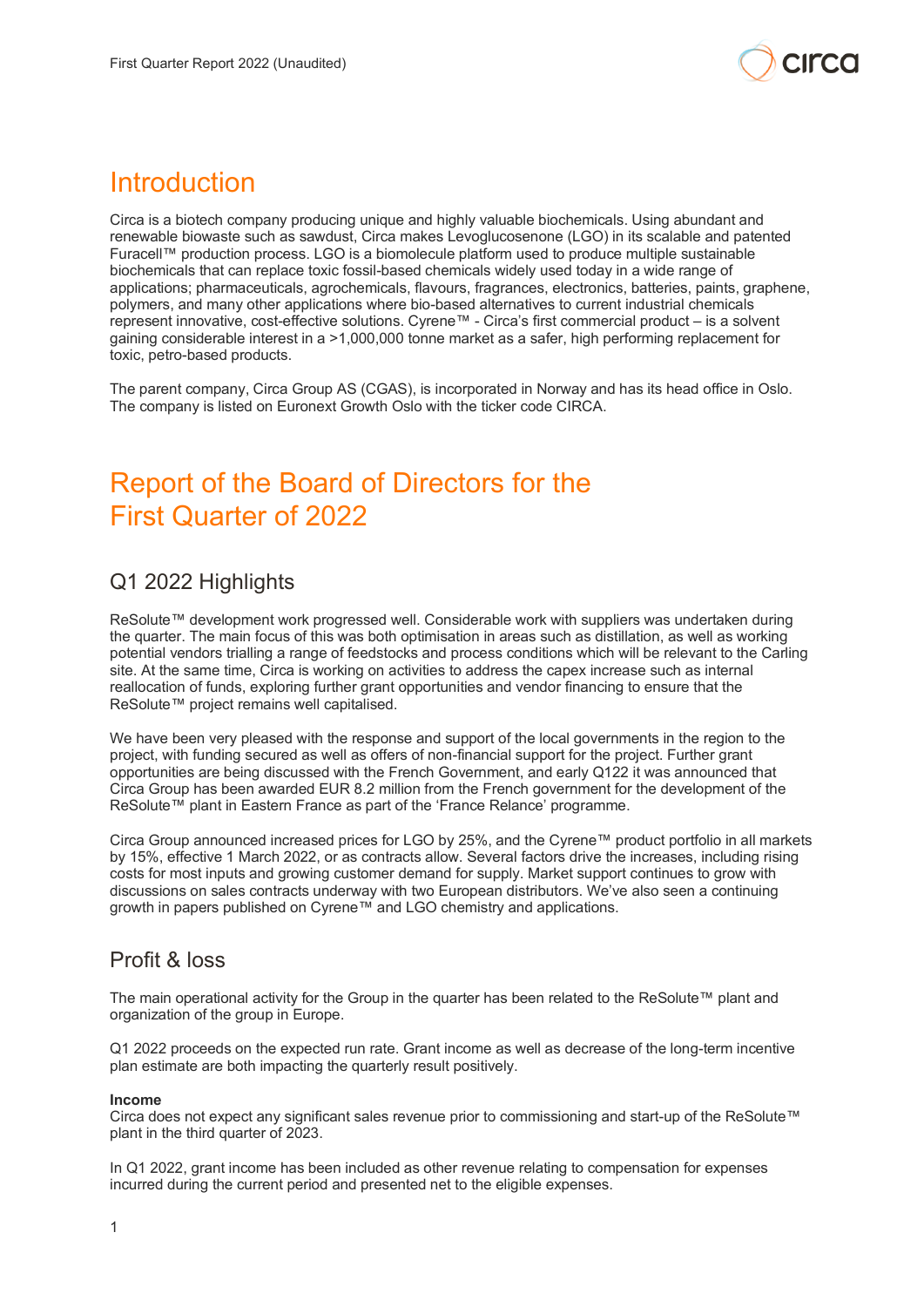

### **Expenses**

Expenses in the quarter are mainly related to expenses to establish and develop the group in Europe, and preparatory cost for the industrial site in France.

Compared to the same quarter last year, the significant reduction in expenses is related to the IPO cost in the first quarter 2021.

#### **Incentive plans**

The group cancelled its previous incentive program and replaced it with a short-term and long-term plan effective first quarter 2021. A slight decrease in the fair value assessment for the long-term incentive plan is reflected in the first quarter. Other employee expenses are in accordance with plan.

### Balance sheet

As of 31 March 2022, Circa had cash and cash equivalents of EUR 42.2 million, total assets of EUR 45.7 million and equity of EUR 40.6 million. Expenses capitalized per 31 March 2022 is EUR 2.8 million.

#### **Grant**

The Group is part of the ReSolute™ consortium, which received the EU Horizon 2020 Flagship grant of EUR 11.6 million. Circa is leading the consortium and will undertake most of the work packages described in the ReSolute™ project, thus the share of the grant allocated towards Circa's work packages is approximately EUR 9.2 million. Prepayment of 45% of the grant was received in 2020 partly to compensate for expenditures capitalized to date for the ReSolute™ project.

### Cash flow

Cash outflow during the period is related to operating activities, including preparatory cost for the future premises in France and capitalized expenses for ReSolute™.

Net cash flow from operating activities was EUR -1.4 million in the first quarter. The Group's capital investments in the first quarter amount to EUR 0.6 million, which is related to ReSolute™.

### **Outlook**

#### **ReSolute™ project**

Contracts with major plant vendors are currently progressing as planned and will be finalized by end of Q3. The permitting dossier will also be finalised and submitted to the authorities before end of Q3.

Basic engineering design is due to be completed in May, and the next stage of the construction process will be initiated at this stage. A tender process for the EPC contractors has been completed and an announcement will be made shortly.

#### **Valmet partnership agreement and future plants**

Circa and Valmet have signed a Heads of Agreement to realise and optimise the Furacell™ production process at scale through the ReSolute project and future large-scale plants. Valmet will be the main process technology and equipment supplier, and actively contribute to accelerating the development of Circa's large-scale production plants. The cooperation considerably strengthens Circa's ability to build and deliver its plan to become a large-scale producer of sustainable biochemicals.

The parties have agreed to establish a joint FC6 engineering and development team that will commence the engineering and development work required to build an FC6 commercial scale plant based on the Furacell™ process with Valmet pyrolyser technology and bioenergy generation technology. The FC6 development work is to commence in Q4 of 2022 after the ReSolute equipment delivery package detailed engineering design work has been completed and taken forward to the supply and erection phase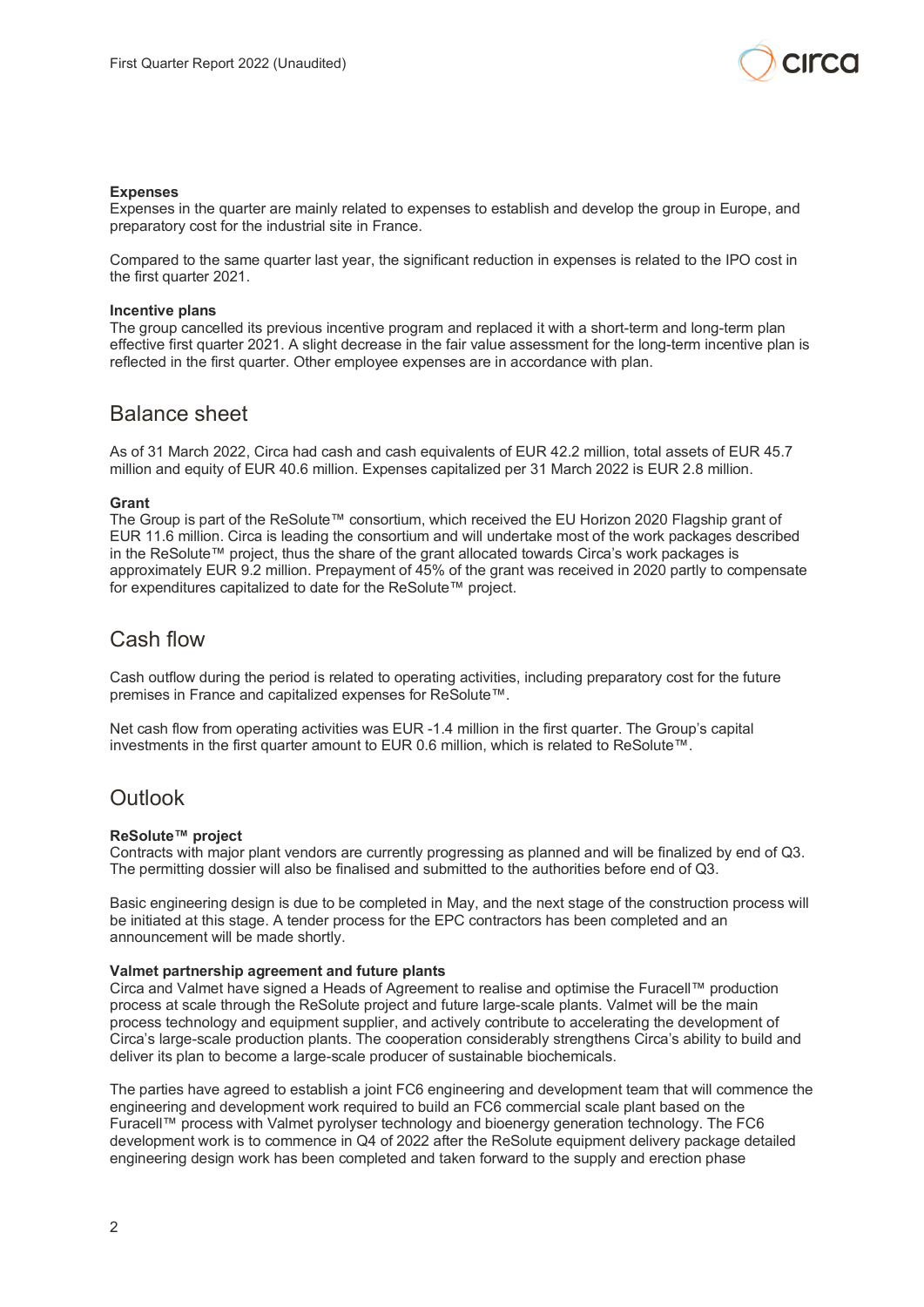

(expected in Q3 2022). Initial work will involve a full risk assessment of scale up and identification of possible new technologies (e.g. fractionation, accessing waste stream chemicals).

### **Research & Development**

The internal R&D group has progressed the key identified derivatisation pathways and we are currently waiting on final verification of preferred manufacturing pathways for a key flavour opportunity. The Circa Renewable Chemistry Institute (CRCI) at the University of York has been agreed with the University and we are currently in final negotiations. The intention of CRCI is primarily focused on solvents and solvent applications. Circa will use this facility to support customer process related queries and opportunities.

### **War in Ukraine**

Circa has no direct exposure to Ukraine or Russia, no link to any suppliers or potential suppliers of goods and services and no sales. However, there will probably be indirect impact on stainless steel pricing and freight costs (fuel pricing). Circa is also exposed to some degree on energy pricing, however at this stage it is not a major factor with regard to Circa cash flow. It remains too early to say what impact there might be on supply chains for the ReSolute™ project, particularly long lead time items, and the situation is closely monitored.

#### **People & Organization**

Philipp Morgenthaler commenced as Global Head of Manufacturing on 1 May 2022. The process to hire a Head of Commercial will be initiated in end Q2.

The corporate office in Oslo opened 1 May 2022, and a new team supporting the CFO within finance and legal are all starting up in their positions during Q2.

Oslo, 23 May 2022 The Board of Directors of Circa Group AS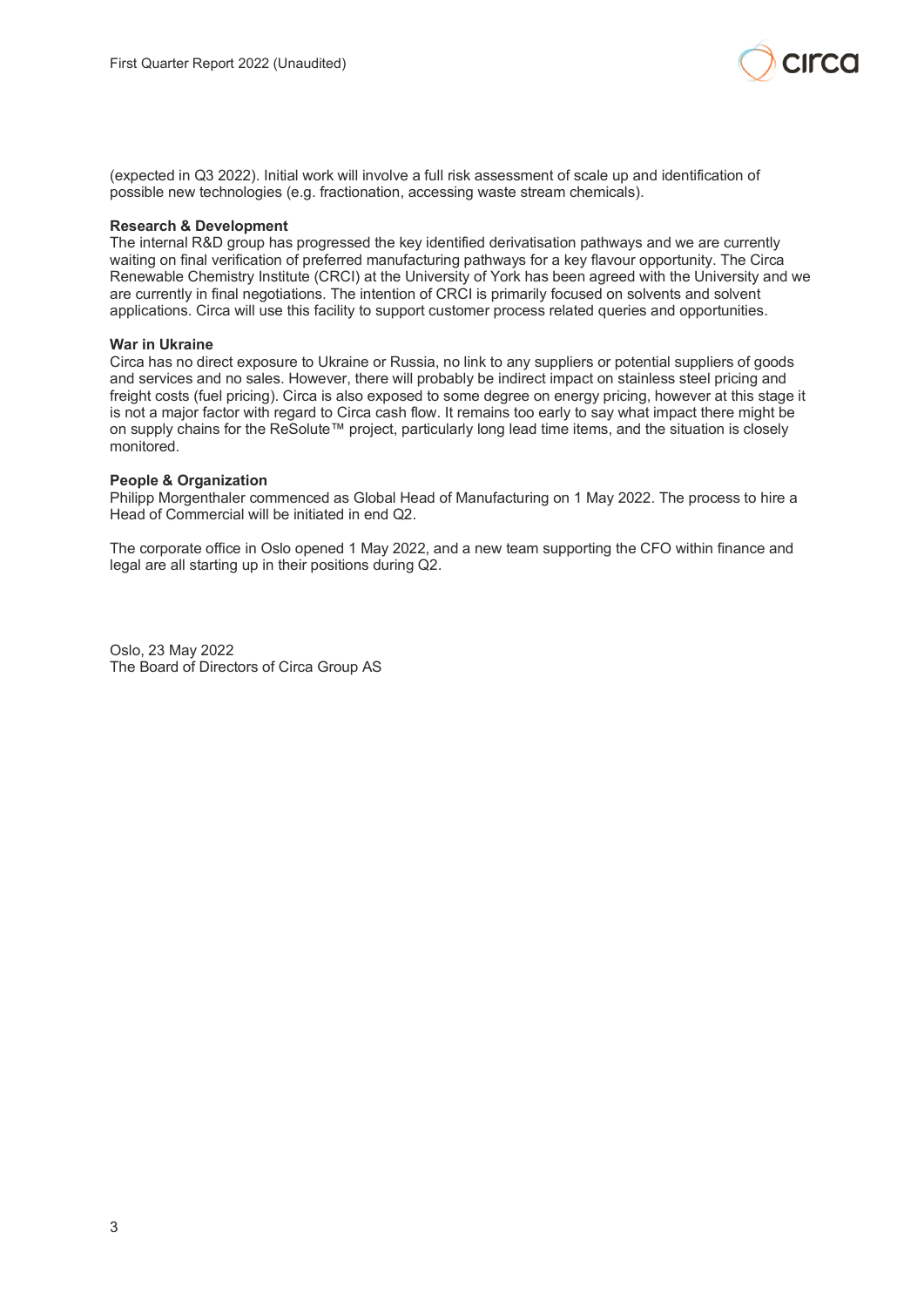

# Interim financial statements

Consolidated income statement and statement of comprehensive income

| (EUR)                                           | <b>Notes</b>   | Q1 2022    | Q1 2021    | <b>YTD 2022</b> | <b>YTD 2021</b> |
|-------------------------------------------------|----------------|------------|------------|-----------------|-----------------|
| <b>Product sales</b>                            |                | 22 25 6    | 1 3 3 4    | 22 25 6         | 1 3 3 4         |
| Other revenue                                   | 5              | 105 773    | 4 0 6 6    | 105 773         | 4 0 6 6         |
| <b>Total revenue</b>                            |                | 128 029    | 5 4 0 0    | 128 029         | 5 4 0 0         |
| Cost of sales                                   |                | 46 461     | 63 355     | 46 461          | 63 355          |
| Depreciaton                                     |                | 2 603      | 0          | 2 603           | $\mathbf 0$     |
| Employee benefit expenses                       | $\overline{4}$ | 476 142    | 1 643 870  | 476 142         | 1 643 870       |
| Other operating expenses                        |                | 894 734    | 1 535 643  | 894 734         | 1 535 643       |
| <b>Total operating expenses</b>                 |                | 1 419 940  | 3 242 868  | 1 419 940       | 3 242 868       |
| <b>Operating result</b>                         |                | -1 291 911 | -3 237 468 | -1 291 911      | -3 237 468      |
|                                                 |                |            |            |                 |                 |
| Interest income                                 |                | 4 7 2 5    | 446        | 4 7 2 5         | 446             |
| Other financial income                          |                | 288 357    | 78 724     | 288 357         | 78 724          |
| <b>Total finance income</b>                     |                | 293 082    | 79 170     | 293 082         | 79 170          |
| Interest expenses                               |                | 31 071     | 12 900     | 31 071          | 12 900          |
| Other financial expenses                        | 1.1            | 24 3 68    | 273 087    | 24 3 68         | 273 087         |
| <b>Total finance expenses</b>                   |                | 55 439     | 285 987    | 55 439          | 285 987         |
| Net financial income/ expenses                  |                | 237 643    | $-206817$  | 237 643         | $-206817$       |
| Net profit/ loss before tax                     |                | -1 054 268 | -3 444 284 | -1 054 268      | -3 444 284      |
| Tax expenses                                    |                | $\Omega$   | $\Omega$   | 0               | 0               |
| Net profit/ loss                                |                | -1 054 268 | -3 444 284 | -1 054 268      | -3 444 284      |
|                                                 |                |            |            |                 |                 |
| Other comprehensive income:                     |                |            |            |                 |                 |
| Foreign exchange gains/(losses)                 |                | $-160409$  | $-21511$   | $-160409$       | $-21511$        |
| Total comprehensive profit/ loss for the period |                | -1 214 677 | -3 465 795 | -1 214 677      | -3 465 795      |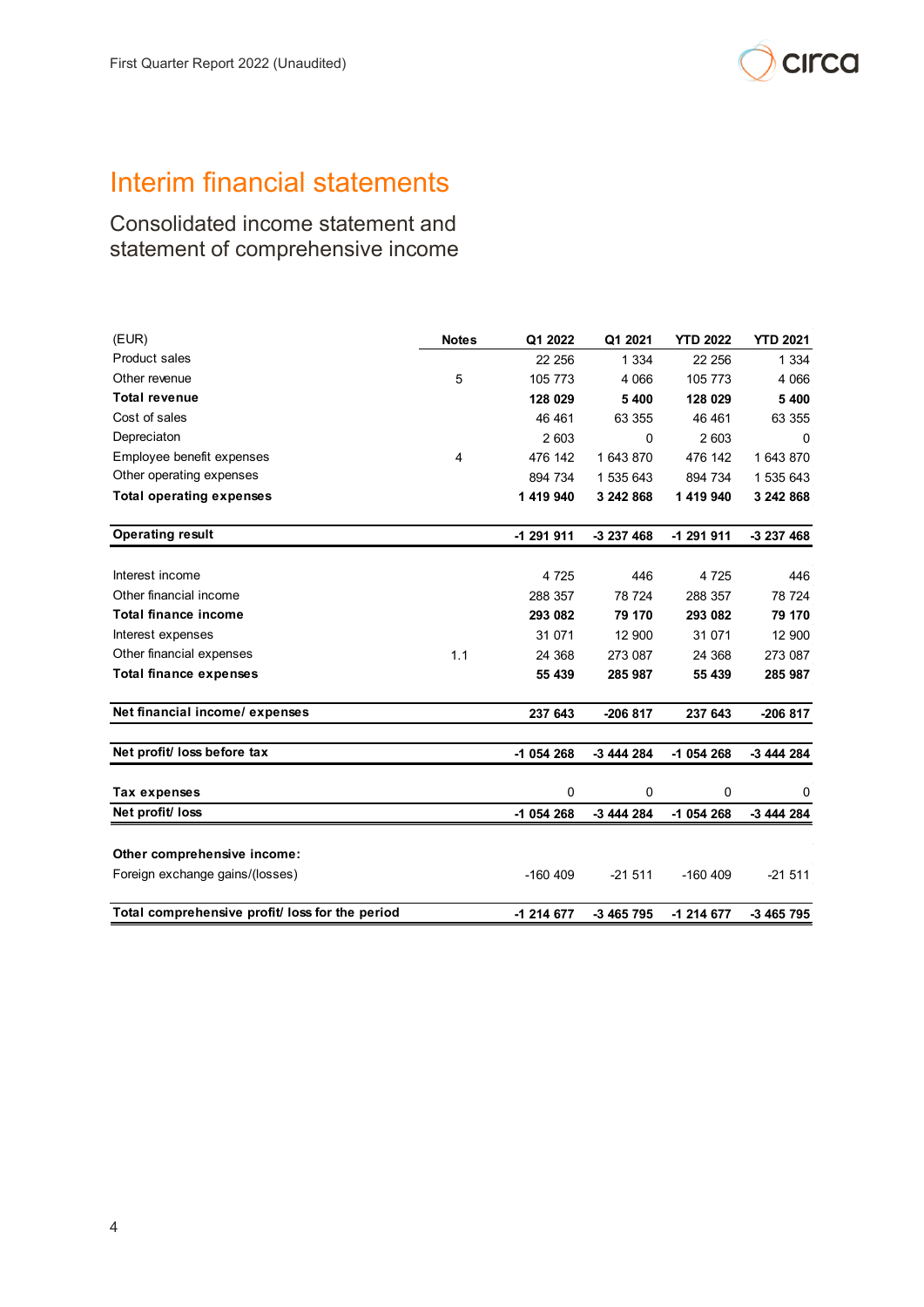

# Consolidated balance sheet

| (EUR)                                | <b>Notes</b>   | 31.03.2022  | 31.03.2021              | 31.12.2021 |
|--------------------------------------|----------------|-------------|-------------------------|------------|
| <b>ASSETS</b>                        |                |             |                         |            |
| Intangible assets                    |                | 35 802      | 0                       | 0          |
| Tangible assets                      | 5,6            | 1840 688    | 264 029                 | 1 244 589  |
| <b>Total non-current assets</b>      |                | 1876490     | 264 029                 | 1 244 589  |
|                                      |                |             |                         |            |
| Inventory                            |                | 0           | 24 230                  | 0          |
| Short term receivables               |                | 1 583 967   | 91 313                  | 1 600 307  |
| Cash and cash equivalent             | 5,8            | 42 237 587  | 49 265 086              | 44 422 071 |
| <b>Total current assets</b>          |                | 43 821 554  | 49 380 629              | 46 022 378 |
|                                      |                |             |                         |            |
| <b>Total assets</b>                  |                | 45 698 044  | 49 644 656              | 47 266 967 |
|                                      |                |             |                         |            |
|                                      |                |             |                         |            |
| <b>EQUITY</b>                        |                |             |                         |            |
|                                      |                |             |                         |            |
| Issued and paid in equity            |                | 56 809 130  | 54 240 107              | 56 809 130 |
| Other equity                         |                | -16 210 721 | -11 564 532 -15 067 139 |            |
| <b>Total equity</b>                  | 7,8,10         | 40 598 409  | 42 675 575              | 41 741 991 |
| <b>LIABILITIES</b>                   |                |             |                         |            |
| Employee benefits                    | $\overline{4}$ | 185 440     | 419 044                 | 263 288    |
| Other non-current liabilities        |                | 12 151      | 0                       | 11 539     |
| <b>Total non-current liabilities</b> |                | 197 591     | 419 044                 | 274 827    |
| Employees and related                |                | 224 880     | 1 030 897               | 541 374    |
| Trade and other payables             |                | 376 410     | 652 344                 | 706 260    |
| Public duties and related            |                | 0           | 32 579                  | 0          |
| Other current liabilities            | 5              | 4 300 754   | 4 834 216               | 4 002 515  |
| <b>Total current liabilities</b>     |                | 4 902 044   | 6 550 036               | 5 250 149  |
| <b>Total liabilities</b>             |                | 5 099 635   | 6 969 080               | 5 524 976  |
|                                      |                |             |                         |            |
| <b>Total equity and liabilies</b>    |                | 45 698 044  | 49 644 656              | 47 266 967 |

Oslo, 23 May 2022 The Board of Directors of Circa Group AS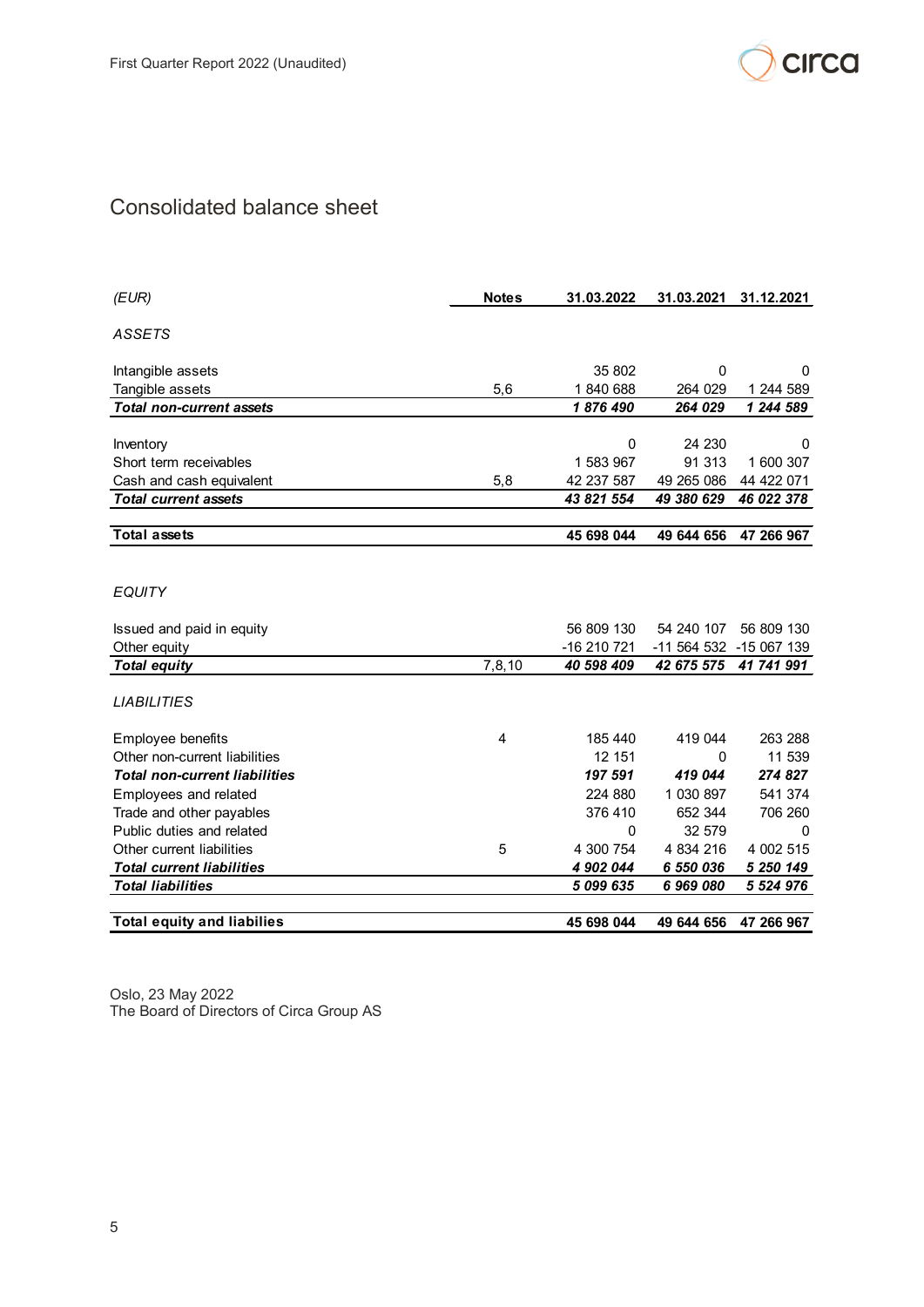

# Consolidated statement of cash flows

| (EUR)                                               | <b>Notes</b> | Q1 2022    | Q1 2021               | 31.12.2021            |
|-----------------------------------------------------|--------------|------------|-----------------------|-----------------------|
|                                                     |              |            |                       |                       |
| Cash receipts from operating activities             |              | -1 027 922 | 1 741 424             | 1 018 233             |
| Cash payments from operating activities             |              | -406 398   | -3 391 989            | -7 976 624            |
| Cash flows from operating activities                |              | -1 434 320 | -1 650 565            | -6 958 391            |
|                                                     |              |            |                       |                       |
| Proceeds from sale of property, plant and equipment |              |            |                       |                       |
| Payment for property, plant and equipment           | 6            | $-631901$  | 0                     | $-2$ 172 369          |
| Other cash items from investing activities          |              | 0          | 324 086               | 678 027               |
| Cash flows from investing activities                |              | $-631901$  | 324 086               | -1 494 342            |
|                                                     |              |            |                       |                       |
| Proceeds from issuance of share capital             | 8            | $\Omega$   |                       | 45 484 391 48 024 305 |
| Proceeds from Grants                                |              | 0          | $\Omega$              | 38 878                |
| Net proceeds from borrowings and net interests      |              | -26 346    | $-12456$              | $-121836$             |
| Cash flows from financing activities                |              | $-26,346$  | 45 471 935 47 941 347 |                       |
|                                                     |              |            |                       |                       |
| Net cash increase/decrease for the period           |              | -2 092 567 | 44 145 456            | 39 488 614            |
|                                                     |              |            |                       |                       |
| Cash at beginning of period                         |              | 44 422 071 | 5 399 474             | 5 399 474             |
| Net change in cash for period                       |              | $-2092567$ | 44 145 457            | 39 488 614            |
| Foreign exchange cash                               |              | -91 917    | -279 845              | -466 016              |
| Cash at end of period                               |              | 42 237 587 | 49 265 086            | 44 422 071            |

# Consolidated statement of changes in equity

|                                     |              |               |                |            | <b>Retained</b>        |              |
|-------------------------------------|--------------|---------------|----------------|------------|------------------------|--------------|
| (EUR)                               | <b>Notes</b> | Share capital | <b>Premium</b> | OCI        | earnings               | Total        |
| Balance 1 January 2022              |              | 11,838,171    | 44.970.960     | $-71.095$  | -14.996.044 41.741.991 |              |
| Issuances                           |              |               |                |            |                        | 0            |
| Result of period, incl. P&L effects |              |               |                |            |                        |              |
| reversed takeover                   |              |               |                |            | $-1.054.268$           | $-1,054,268$ |
| Effects from reversed takeover      |              |               |                |            |                        |              |
| Effects from earlier periods        |              |               |                |            |                        |              |
| Other comprehensive income          |              |               |                | $-89.314$  |                        | $-89.314$    |
| Balance 31 March 2022               | 8.10         | 11,838,171    | 44.970.960     | $-160.409$ | $-16,050,312$          | 40.598.409   |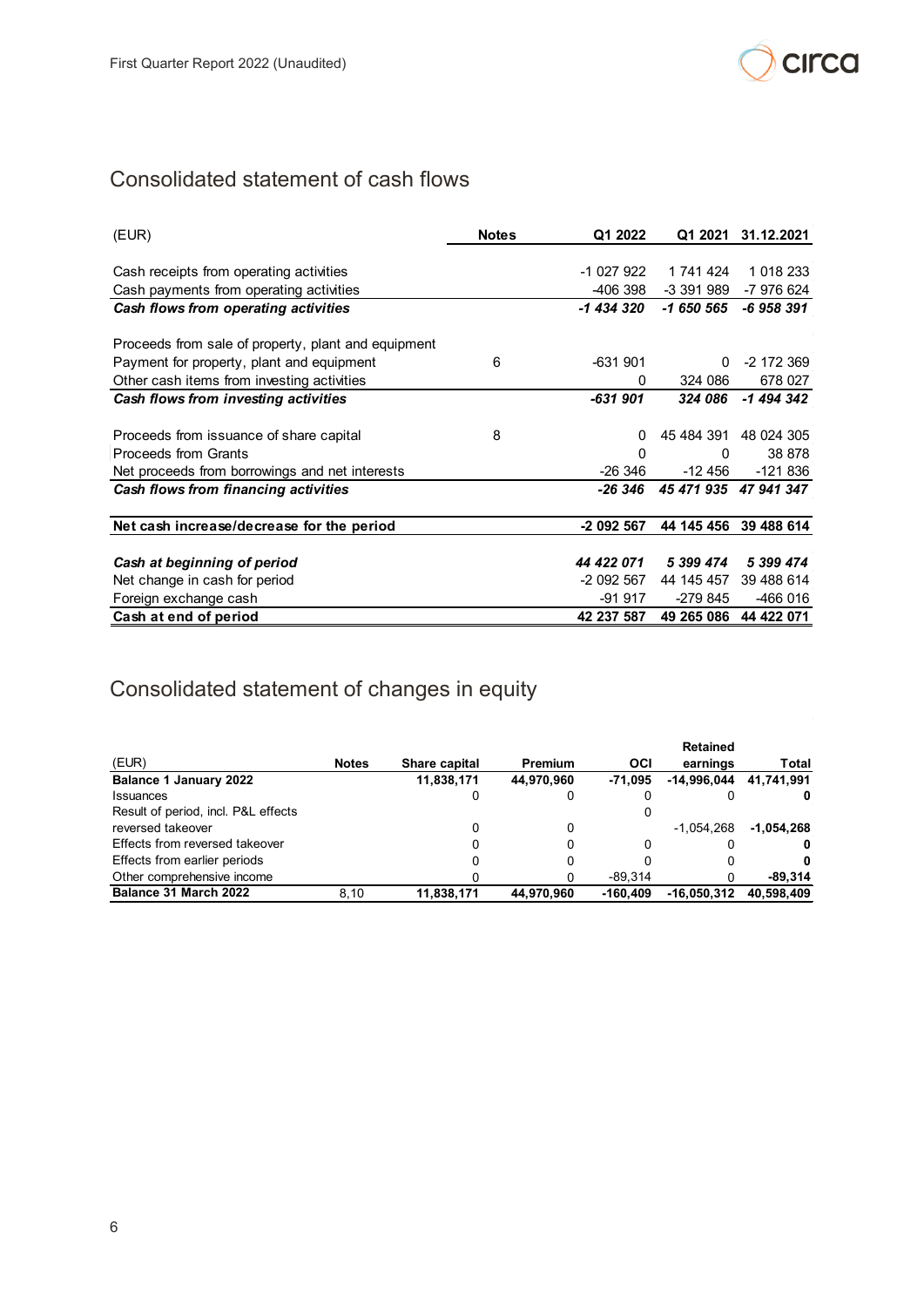

# Notes to the condensed consolidated interim financial statements

# 1. General information

Effective 9 February 2021, Circa Group reorganized and established a new holding company, CGAS. The previous ultimate holding company was CGL. The substance of the reorganization being that the ultimate holding company, CGAS, acquired the existing group, CGL. As there were no significant changes in management or ownership this is under IFRS accounted for as a reorganization and not a transaction. As a result, besides the share capital, the historical consolidated financial figures and financial statements are a continuance of CGL.

The consolidated financial statements have been prepared in accordance with IFRS.

### **1.1 Currency**

The presentation currency for Circa group is euro (EUR).

The applied average (un-weighted monthly) foreign exchange rates per quarter and the closing exchange rate at month ends for the most important currencies for the group:

|            | Q1 22 | Q1 21 | 31/12/2021 |
|------------|-------|-------|------------|
| <b>AUD</b> | 0.67  | 0.65  | 0.64       |
| <b>GBP</b> | 1.18  | 1.17  | 1.19       |
| <b>NOK</b> | 9.71  | 10.00 | 9.99       |

# 2. Accounting policies

The interim financial statements of Circa Group have been prepared in accordance with IAS 34 Interim Financial Reporting. The interim financial statements do not include all information required for full annual financial statements and should be read in conjunction with the CGAS consolidated financial statements 31 December 2021. The interim financial statements are unaudited.

The accounting policies applied in the preparation of the interim financial statements are consistent with those applied in the preparation of the CGAS annual financial statements for 31 December 2021.

# 3. Estimates, judgements, and assumptions

Preparation of interim financial statements in accordance with IFRS implies use of estimates, which are based on judgements and assumptions that affect the application of accounting principles and the reported amounts of assets, liabilities, revenues, and expenses. Actual amounts might differ from such estimates.

### 4. Long term incentive plan

CGL cancelled its previous incentive program and CGAS replaced it with a new plan effective as of 1 March 2021. Key members of the management and selected new hires and other key resources has been granted synthetic options equivalent of 3,900,000 shares with a strike price equal to that of the private placement price, i.e. NOK 16.75 per share. For new employees the strike price is calculated based on a 7-day average preceding the employee starting date. The options vests upon commissioning of the ReSolute™ plant and expires on 1 April 2025.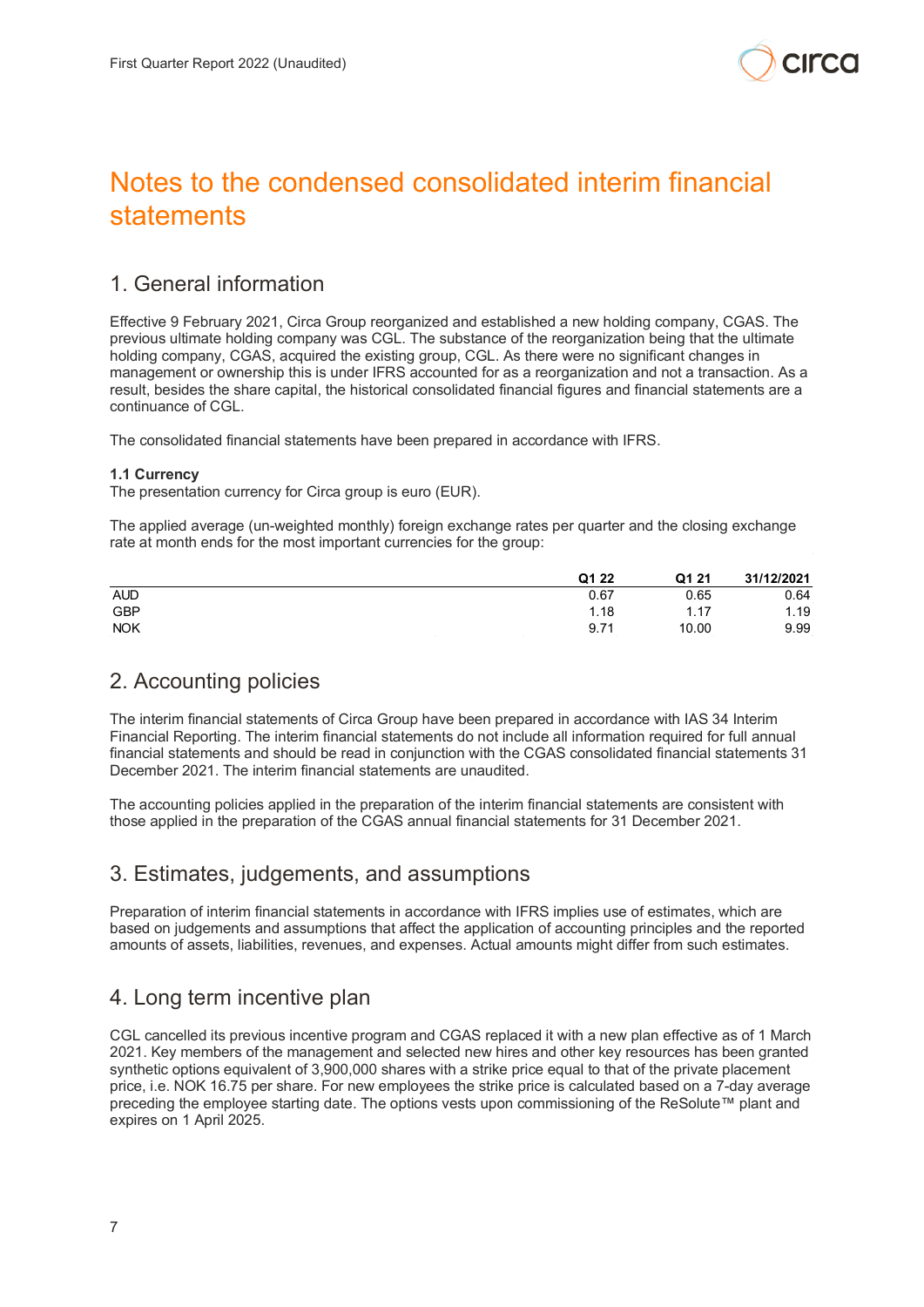

### 5. Government Grants

Circa Group receives government grants, and the accounting policy adopted varies for the different types of grants. For grants received directly relating to capitalized expenditures, Circa recognizes the grant amount using the capital approach. Grants are recognized on a systematic basis over the periods in which the related expenses are recognized, and the presentation method chosen is to deduct the grant in the carrying amount of the asset. For grants received relating to compensation for expenses incurred during the current period, the grant is recognized through the income statement in the period where the expenses are incurred and presented net to the eligible expenses. For grants received to compensate for expenses in prior periods, the grant is recognized in income statement in the period where it becomes a receivable and presented as other income. Prepaid grants are recognized as liabilities.

Per 31 March 2022, Circa has received grants both relating to capitalized expenses and to expenses in current period. Grant received relating to expenses in current period is presented as other income. Circa has also received a prepayment for the Horizon 2020 Flagship grant to partly cover capital expenditures of constructing the ReSolute™ plant.

# 6. Tangible assets

Circa has started to capitalize expenses relating to the Resolute™ plant:

| (EUR)                      | Capaitalized | Grant        | Total           |               | <b>Total tangible</b> |
|----------------------------|--------------|--------------|-----------------|---------------|-----------------------|
|                            | expenses     | received*    | <b>ReSolute</b> | Net other PPE | assets                |
| Balance 30 June 2020       | 0            | 0            | 0               | 2,439         | 2,439                 |
| Transactions during period | 117,482      | -66,727      | 50,755          |               |                       |
| Balance 1 January 2021     | 117,482      | $-66,727$    | 50,755          | 2,441         | 53,196                |
| Transactions during period | 368,597      | $-157,841$   | 210,756         |               |                       |
| Balance 31 March 2021      | 486,079      | $-224,568$   | 261,511         | 2,518         | 264,029               |
| Transactions during period | 573,116      | $-264,780$   | 308,336         |               |                       |
| Balance 30 June 2021       | 1,059,195    | -489.348     | 569,847         | 1,416         | 571,263               |
| Transactions during period | 564,499      | $-260,798$   | 303,700         |               |                       |
| Balance 30 September 2021  | 1,623,694    | $-750, 147$  | 873,547         | 1,416         | 874,964               |
| Transactions during period | 593,424      | $-311,188$   | 282,236         | 87,389        |                       |
| Balance 31 December 2021   | 2,217,118    | $-1.061.335$ | 1,155,783       | 88,805        | 1,244,589             |
| Transactions during period | 619,106      | -17,245      | 601,861         | $-5,762$      |                       |
| Balance 31 March 2022      | 2,836,224    | $-1,078,580$ | 1,757,644       | 83,043        | 1,840,688             |

\*The Resolute grant funds 47,87% of eligible costs.